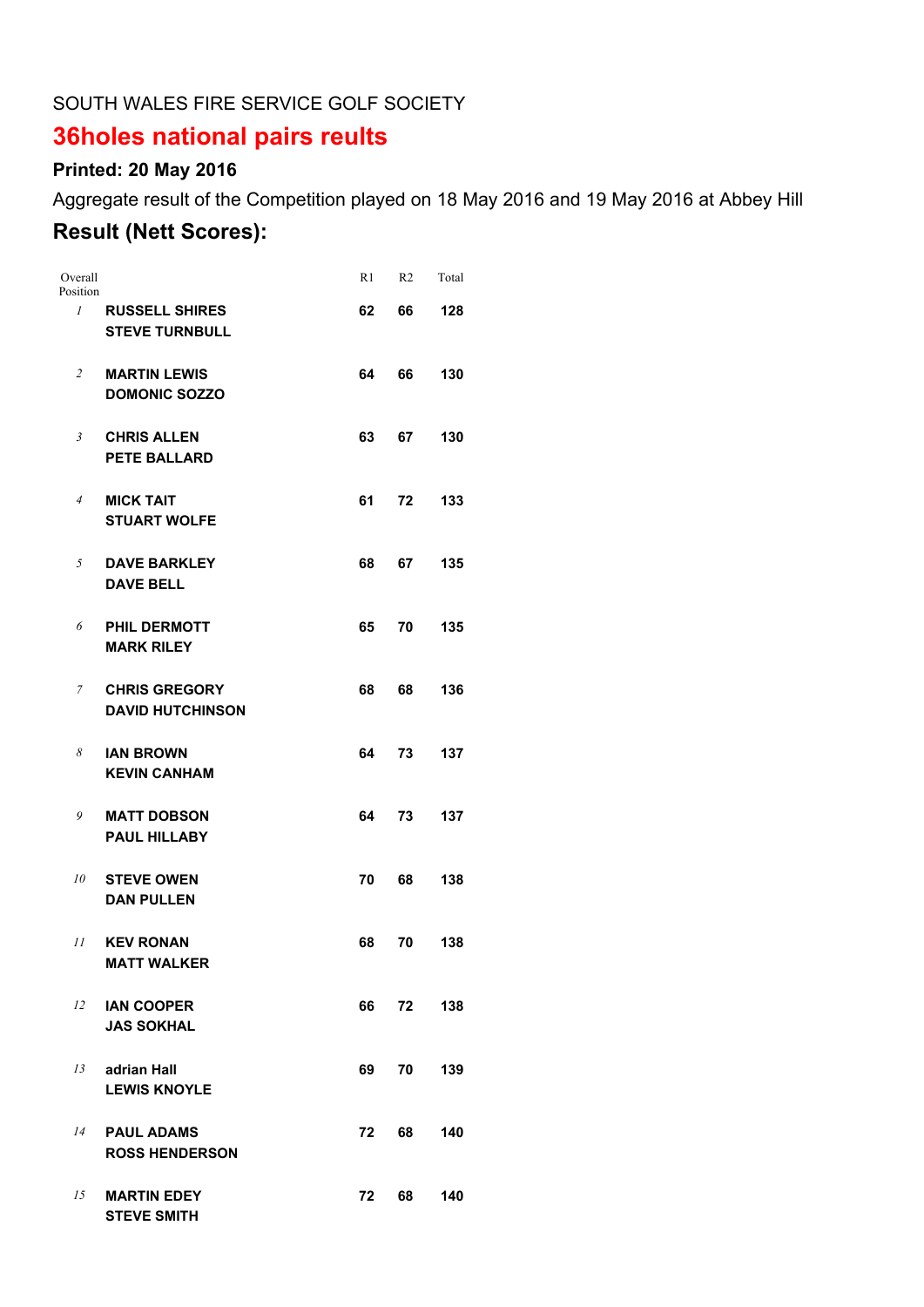| 16 | <b>STEVIE HUNTER</b><br><b>ANDY POWER</b>         | 70   | 70    | 140 |
|----|---------------------------------------------------|------|-------|-----|
| 17 | <b>MATTHEW SQUIRES</b><br><b>KIM WEST</b>         | 69   | 71    | 140 |
| 18 | <b>G TEASDALE</b><br><b>P WRIGHT</b>              | 67   | 73    | 140 |
| 19 | <b>GRAHAM PERRATON</b><br><b>NEIL STEPHENSON</b>  | 73   | 68    | 141 |
| 20 | <b>RICHARD POTTER</b><br><b>NEIL SPRATT</b>       | 71   | 70    | 141 |
| 21 | <b>JIM DAVANEY</b><br><b>DANNY DOHERTY</b>        | 70   | 71    | 141 |
| 22 | <b>IAN HARTLEY-CLARK</b><br><b>DAVE TOMLINSON</b> | 66   | 75    | 141 |
| 23 | <b>BOB CLEAVER</b><br><b>NICK CONGRAVE</b>        | 76   | 66    | 142 |
| 24 | <b>SEAN CARLEY</b><br><b>JAMIE PIDD</b>           | 70   | 72    | 142 |
| 25 | <b>DAVE HARDING</b><br><b>RUSS MOORE</b>          | 67   | 75    | 142 |
| 26 | <b>DARREN HANDY</b><br><b>DAVID HUNT</b>          | 65   | 77    | 142 |
| 27 | <b>JIM BROOME</b><br><b>KEV LILLEY</b>            | 76   | 67 -  | 143 |
| 28 | <b>ADY THOMPSON</b><br><b>MATT THOMPSON</b>       | 71 - | 72    | 143 |
| 29 | <b>MARTIN CLEVERLY</b><br><b>PAUL WALKER</b>      | 68 — | 75    | 143 |
| 30 | <b>DALE BOWEN</b><br><b>NEIL SKELTON</b>          | 73 — | 71    | 144 |
| 31 | <b>JOE BRENNEN</b><br><b>JOE SCOTT</b>            |      | 73 72 | 145 |
|    | 32 PAUL KRISTIANSEN<br><b>IAN RITCHIE</b>         | 70   | 75    | 145 |
| 33 | <b>CHRIS REAH</b><br><b>KEV SIREY</b>             | 66   | 79 -  | 145 |
| 34 | <b>DARREN JONES</b>                               | 71 — | 75 —  | 146 |